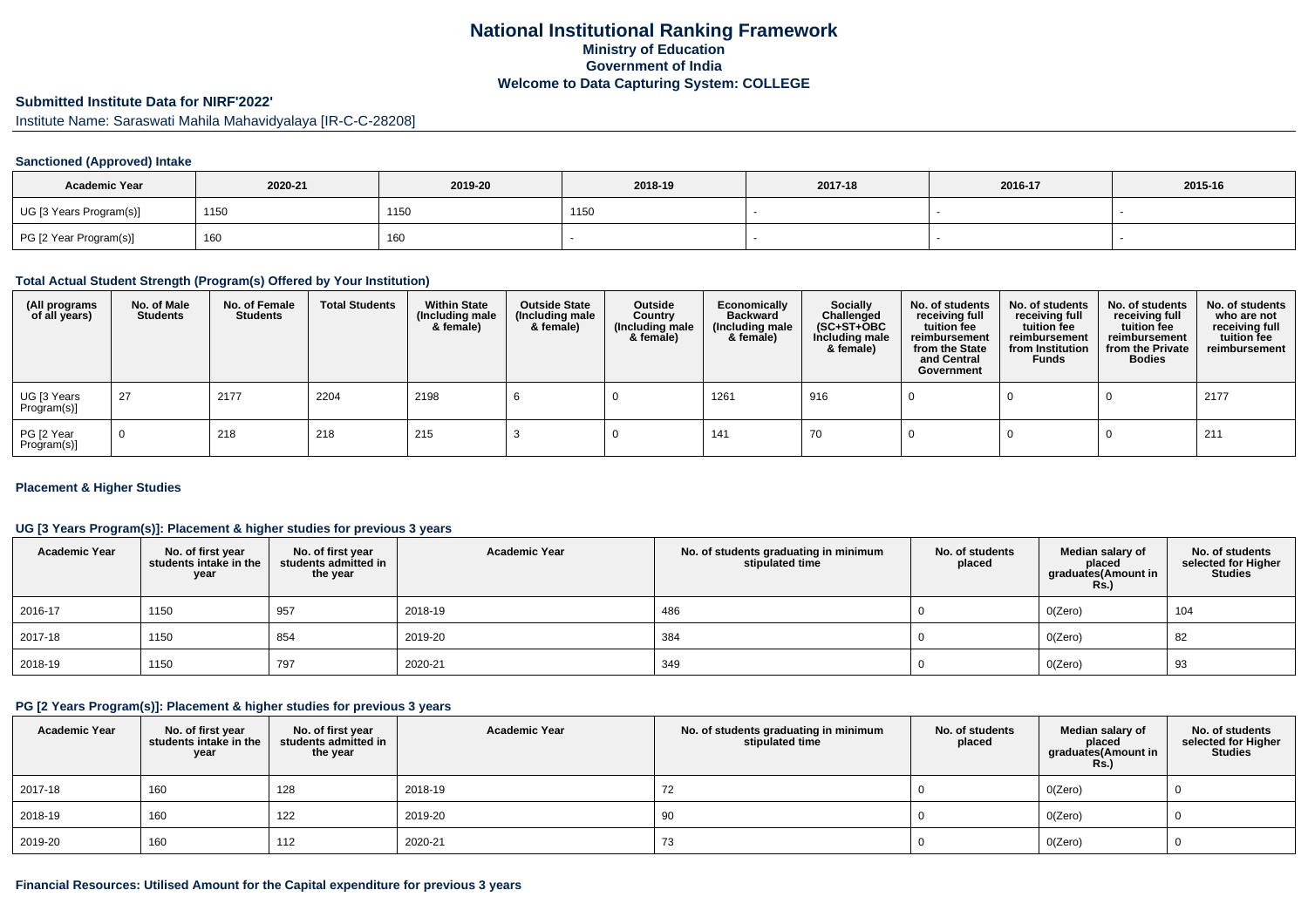| <b>Academic Year</b>                                                                                 | 2020-21                                                     | 2019-20                                                                | 2018-19                                                          |  |  |  |  |  |  |  |
|------------------------------------------------------------------------------------------------------|-------------------------------------------------------------|------------------------------------------------------------------------|------------------------------------------------------------------|--|--|--|--|--|--|--|
|                                                                                                      | <b>Utilised Amount</b>                                      | <b>Utilised Amount</b>                                                 | <b>Utilised Amount</b>                                           |  |  |  |  |  |  |  |
| Annual Capital Expenditure on Academic Activities and Resources (excluding expenditure on buildings) |                                                             |                                                                        |                                                                  |  |  |  |  |  |  |  |
| Library                                                                                              | 12540 (TWELVE THOSAND FIVE HUNDRED FORTY)                   | 60668 (SIXTY THOUSAND SIX HUNDRED SIXTY EIGHT)                         | 83794 (EIGHTY THREE THOUSANDSEVEN HUNDRED<br>NINTY FOUR)         |  |  |  |  |  |  |  |
| New Equipment for Laboratories                                                                       | 1030 (ONE THOUSAND THIRTY)                                  | 372200 (THREE LAKH SEVENTY TWO THOUSAND TWO<br>HUNDRÈD)                | 468142 (FOUR LAKH SIXTY EIGHT THOUSAND ONE<br>HUNDRÉD FORTY TWO) |  |  |  |  |  |  |  |
| Other expenditure on creation of Capital Assets (excluding<br>expenditure on Land and Building)      | 960956 (NINE LAKH SIXTY THOUSAND NINE HUNDRED<br>FIFTY SIX) | 1892731 (EIGHTEEN LAKH NINTY TWO THOUSAND SEVEN<br>HUNDRED THIRTY ONE) | 311208 (THREE LAKH ELEVEN THOUSAND TWO<br>HUNDRÉD EIGHT)         |  |  |  |  |  |  |  |

## **Financial Resources: Utilised Amount for the Operational expenditure for previous 3 years**

| <b>Academic Year</b><br>2020-21                                                                                                                                                                 |                                                                                   | 2019-20                                                                 | 2018-19                                                                               |  |  |  |  |  |  |
|-------------------------------------------------------------------------------------------------------------------------------------------------------------------------------------------------|-----------------------------------------------------------------------------------|-------------------------------------------------------------------------|---------------------------------------------------------------------------------------|--|--|--|--|--|--|
|                                                                                                                                                                                                 | <b>Utilised Amount</b>                                                            | <b>Utilised Amount</b>                                                  | <b>Utilised Amount</b>                                                                |  |  |  |  |  |  |
| <b>Annual Operational Expenditure</b>                                                                                                                                                           |                                                                                   |                                                                         |                                                                                       |  |  |  |  |  |  |
| Salaries (Teaching and Non Teaching staff)                                                                                                                                                      | 39481116 (THREE CRORE NINTY FOUR LAKH EIGHTY<br>ONE THOUSAND ONE HUNDRED SIXTEEN) | 63971610 (SIXTY THREE LAKH NINTY SEVEN LAKH<br>SIXTEEN THOUSAND TEN)    | 47484262 (FOUR CRORE SEVENTY FOUR LAKH EIGHTY<br>FOUR THOUSAND TWO HUNDRED SIXTY TWO) |  |  |  |  |  |  |
| Maintenance of Academic Infrastructure or consumables and<br>other running expenditures (excluding maintenance of hostels<br>and allied services, rent of the building, depreciation cost, etc) | 2767535 (TWENTY SEVEN LAKH SIXTY SEVEN THOUSAND<br>FIVE HUNDRED THIRTY FIVE)      | 2712749 (TWENTY SEVEN LAKH TWELVE THOUSAND<br>SEVEN HUNDRED FORTY NINE) | 1115885 (ELEVEN LAKH FIFTEEN THOUSAND EIGHT<br>HUNDRED EIGHTY FIVE)                   |  |  |  |  |  |  |
| Seminars/Conferences/Workshops                                                                                                                                                                  | 0 (zero)                                                                          | 6900 (SIX THOUSAND NINE HUNDRED)                                        | 1112 (ELEVEN THOUSAND ONE HUNDRED TWELVE)                                             |  |  |  |  |  |  |

## **PCS Facilities: Facilities of physically challenged students**

| 1. Do your institution buildings have Lifts/Ramps?                                                                                                         | Yes, more than 80% of the buildings |
|------------------------------------------------------------------------------------------------------------------------------------------------------------|-------------------------------------|
| 2. Do your institution have provision for walking aids, including wheelchairs and transportation from one building to another for<br>handicapped students? | Yes                                 |
| 3. Do your institution buildings have specially designed toilets for handicapped students?                                                                 | Not available                       |

## **Faculty Details**

| Srno | Name               | Age | Designation | Gender | Qualification | <b>Experience (In</b><br>Months) | <b>Currently working</b><br>with institution? | <b>Joining Date</b> | <b>Leaving Date</b>      | <b>Association type</b> |
|------|--------------------|-----|-------------|--------|---------------|----------------------------------|-----------------------------------------------|---------------------|--------------------------|-------------------------|
|      | <b>JYOTI</b>       | 24  | Lecturer    | Female | M.A           |                                  | Yes                                           | 01-12-2021          | $\overline{\phantom{a}}$ | Adhoc / Contractual     |
| 2    | ANITA DEVI         | 38  | Lecturer    | Female | <b>NET</b>    |                                  | Yes                                           | 20-11-2021          | $\overline{\phantom{a}}$ | Adhoc / Contractual     |
| 3    | <b>BABITA</b>      | 24  | Lecturer    | Female | M.A           | 18                               | Yes                                           | 06-01-2020          | $- -$                    | Adhoc / Contractual     |
|      | <b>JYOTI</b>       | 25  | Lecturer    | Female | M.Sc.         |                                  | Yes                                           | 16-11-2021          | $\overline{\phantom{a}}$ | Adhoc / Contractual     |
| 5    | KAJAL              | 24  | Lecturer    | Female | M.Sc.         |                                  | Yes                                           | 18-11-2021          | $\overline{\phantom{a}}$ | Adhoc / Contractual     |
| 6    | SONIA SHARMA       | 25  | Lecturer    | Female | M.Sc(Phy)     | 36                               | Yes                                           | 15-01-2019          | $\overline{\phantom{a}}$ | Adhoc / Contractual     |
|      | <b>SHILPI</b>      | 27  | Lecturer    | Female | M.Sc(Phy)     | 36                               | Yes                                           | 20-07-2019          | $\sim$ $\sim$            | Adhoc / Contractual     |
| 8    | <b>RENU SHARMA</b> | 34  | Lecturer    | Female | M.Sc.         | 108                              | Yes                                           | 01-09-2015          | $\overline{\phantom{a}}$ | Adhoc / Contractual     |
| 9    | <b>ASHA RANI</b>   | 44  | Lecturer    | Female | M.Sc.         | 108                              | Yes                                           | 07-07-2015          | $\overline{\phantom{a}}$ | Adhoc / Contractual     |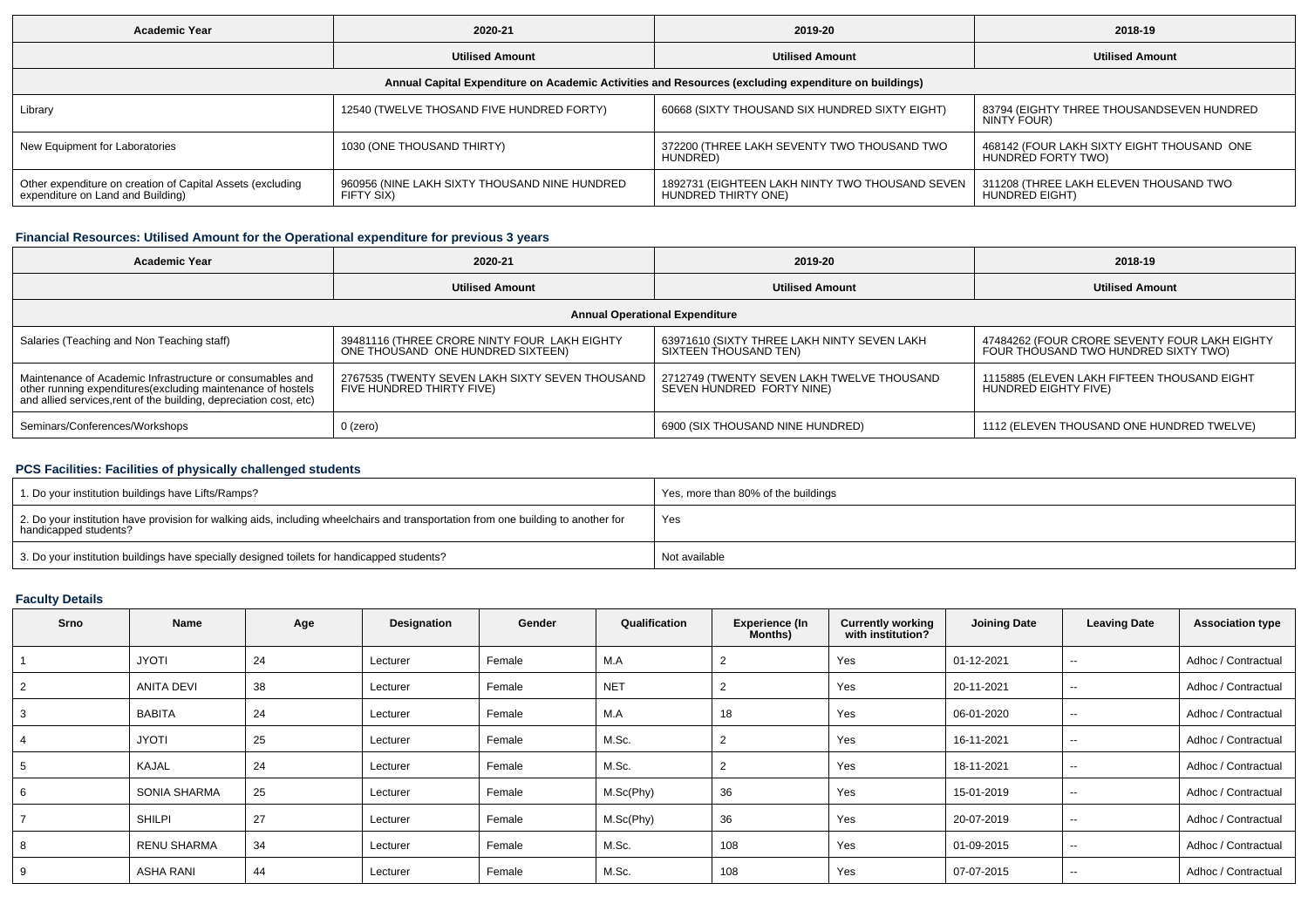| 10     | <b>RUUBY GUPTA</b>     | 34 | Lecturer                                            | Female | Ph.D       | 72             | Yes | 19-07-2017 | $\overline{\phantom{a}}$ | Adhoc / Contractual |
|--------|------------------------|----|-----------------------------------------------------|--------|------------|----------------|-----|------------|--------------------------|---------------------|
| 11     | <b>NEHA JAIN</b>       | 35 | Lecturer                                            | Female | M.Sc.      | $\overline{2}$ | Yes | 25-10-2021 | $\sim$                   | Adhoc / Contractual |
| 12     | PRIYANKA JAIN          | 32 | Lecturer                                            | Female | <b>MBA</b> | $\overline{2}$ | Yes | 22-11-2021 | $\sim$                   | Adhoc / Contractual |
| 13     | SONIA                  | 23 | Lecturer                                            | Female | M.Sc.      | 18             | Yes | 15-02-2021 | $\sim$                   | Adhoc / Contractual |
| 14     | <b>NARENDER SINGH</b>  | 31 | Lecturer                                            | Female | M.Tech     | 54             | Yes | 08-02-2018 | $\sim$                   | Adhoc / Contractual |
| 15     | ANU CHOUDHARY          | 35 | Lecturer                                            | Female | M.Tech     | 54             | Yes | 30-01-2018 | $\sim$                   | Adhoc / Contractual |
| 16     | <b>MONIKA RANI</b>     | 25 | Lecturer                                            | Female | <b>NET</b> | 18             | Yes | 01-02-2021 | $\sim$                   | Adhoc / Contractual |
| 17     | Ms Mithlesh Gupta      | 56 | Associate Professor                                 | Female | M. Phil    | 396            | Yes | 15-07-1989 | $\sim$                   | Regular             |
| 18     | Dr Laxmi Gupta         | 52 | Associate Professor                                 | Female | Ph.D       | 360            | Yes | 25-11-1991 | $\sim$                   | Regular             |
| 19     | Ms Seema Kumari        | 32 | Lecturer                                            | Female | M.Sc.      | 90             | Yes | 14-03-2012 | $\sim$                   | Adhoc / Contractual |
| 20     | MsAmarwati             | 42 | Lecturer                                            | Female | M.A        | 90             | Yes | 25-01-2012 | $\sim$                   | Adhoc / Contractual |
| 21     | MS Shika Maurya        | 34 | Lecturer                                            | Female | M.Sc.      | 108            | Yes | 30-08-2010 | $\sim$                   | Adhoc / Contractual |
| 22     | Ms Poonam<br>Chhabra   | 39 | Lecturer                                            | Female | M.COM      | 81             | Yes | 09-09-2013 | $\sim$                   | Adhoc / Contractual |
| 23     | <b>MS Hemlata</b>      | 35 | Lecturer                                            | Female | M. Phil    | 99             | Yes | 28-02-2011 | $\sim$                   | Adhoc / Contractual |
| 24     | Ms Ruchika Tuli        | 40 | Lecturer                                            | Female | M. Phil    | 126            | Yes | 28-08-2008 | $\sim$                   | Adhoc / Contractual |
| 25     | Ms Parul Jain          | 41 | Lecturer                                            | Female | M.A        | 63             | Yes | 07-01-2015 | $\overline{\phantom{a}}$ | Adhoc / Contractual |
| 26     | Ms Pinky Sehrawat      | 29 | Lecturer                                            | Female | M.Sc.      | 63             | Yes | 24-07-2015 | $\sim$                   | Adhoc / Contractual |
| 27     | Ms Sunita Sharma       | 39 | Lecturer                                            | Female | M.Sc.      | 108            | Yes | 31-07-2010 | $\overline{\phantom{a}}$ | Adhoc / Contractual |
| 28     | Ms Shubhra             | 31 | <b>Assistant Professor</b>                          | Female | <b>NET</b> | 36             | Yes | 01-09-2018 | $\mathbf{u}$             | Regular             |
| 29     | Dr Anita Kaushik       | 56 | Dean / Principal /<br>Director / Vice<br>Chancellor | Female | Ph.D       | 408            | Yes | 15-07-1989 | $\sim$                   | Regular             |
| 30     | Dr Promila Bhardwai    | 55 | Associate Professor                                 | Female | Ph.D       | 408            | Yes | 02-08-1989 | $\sim$                   | Regular             |
| 31     | Dr Sonia Bhardwaj      | 43 | <b>Assistant Professor</b>                          | Female | Ph.D       | 118            | Yes | 11-09-2013 | $\sim$                   | Regular             |
| 32     | Ms Mamta               | 34 | Lecturer                                            | Female | <b>MCA</b> | 90             | Yes | 01-02-2012 | $\sim$                   | Adhoc / Contractual |
| 33     | Ms Shweta              | 35 | Lecturer                                            | Female | M.Tech     | 108            | Yes | 26-08-2010 | $\sim$                   | Adhoc / Contractual |
| 34     | Dr Reena Singh         | 41 | Lecturer                                            | Female | Ph.D       | 108            | Yes | 20-07-2010 | $\mathbf{u}$             | Adhoc / Contractual |
| $35\,$ | Dr Rekha               | 35 | Lecturer                                            | Female | Ph.D       | 108            | Yes | 08-10-2010 | $\ddot{\phantom{a}}$     | Adhoc / Contractual |
| 36     | Ms Ravita Jain         | 44 | Lecturer                                            | Female | <b>NET</b> | 108            | Yes | 29-07-2010 | $\sim$                   | Adhoc / Contractual |
| 37     | Dr Aarti               | 40 | <b>Assistant Professor</b>                          | Female | Ph.D       | 208            | Yes | 04-08-2014 | $\sim$                   | Regular             |
| 38     | Ms Niraj               | 31 | Lecturer                                            | Female | M.A        | 72             | Yes | 01-08-2014 | $\sim$                   | Adhoc / Contractual |
| 39     | Ms Bijenderi           | 37 | Lecturer                                            | Female | B.Sc.      | 72             | Yes | 16-10-2014 | $\sim$                   | Adhoc / Contractual |
| 40     | Dr Savita<br>Manchanda | 54 | Associate Professor                                 | Female | Ph.D       | 396            | Yes | 01-08-1990 | $\overline{\phantom{a}}$ | Regular             |
| 41     | Dr Rani Devi           | 45 | <b>Assistant Professor</b>                          | Female | Ph.D       | 180            | Yes | 18-07-2008 | $\sim$                   | Regular             |